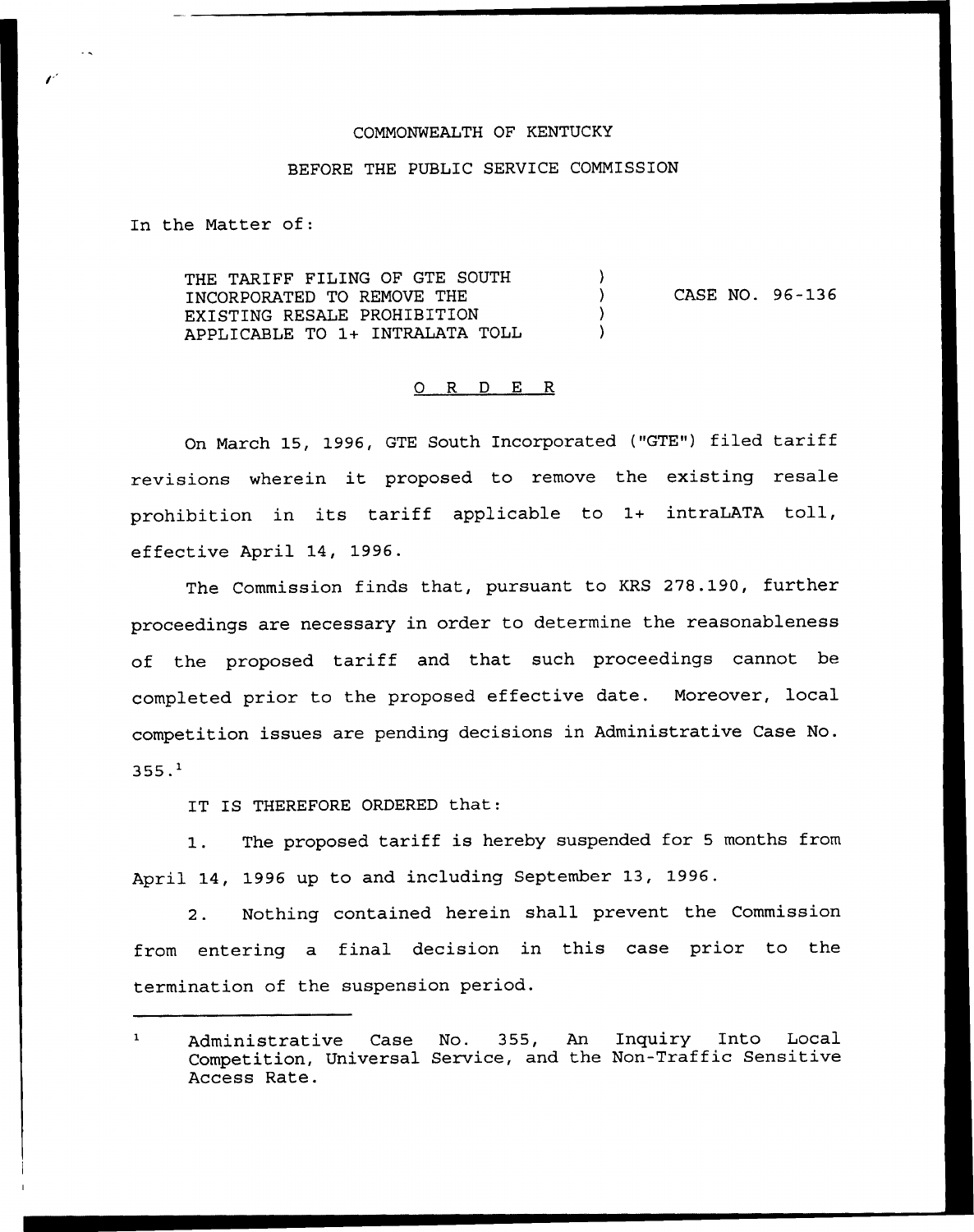3. Within <sup>30</sup> days from the date of this Order, GTE shall file responses to the questions contained in Appendix, <sup>A</sup> attached hereto and incorporated herein.

Done at Frankfort, Kentucky, this 10th day of April, 1996.

PUBLIC SERVICE CONNISSION

For the Commission

ATTEST:

<u>ill</u> Executive Director